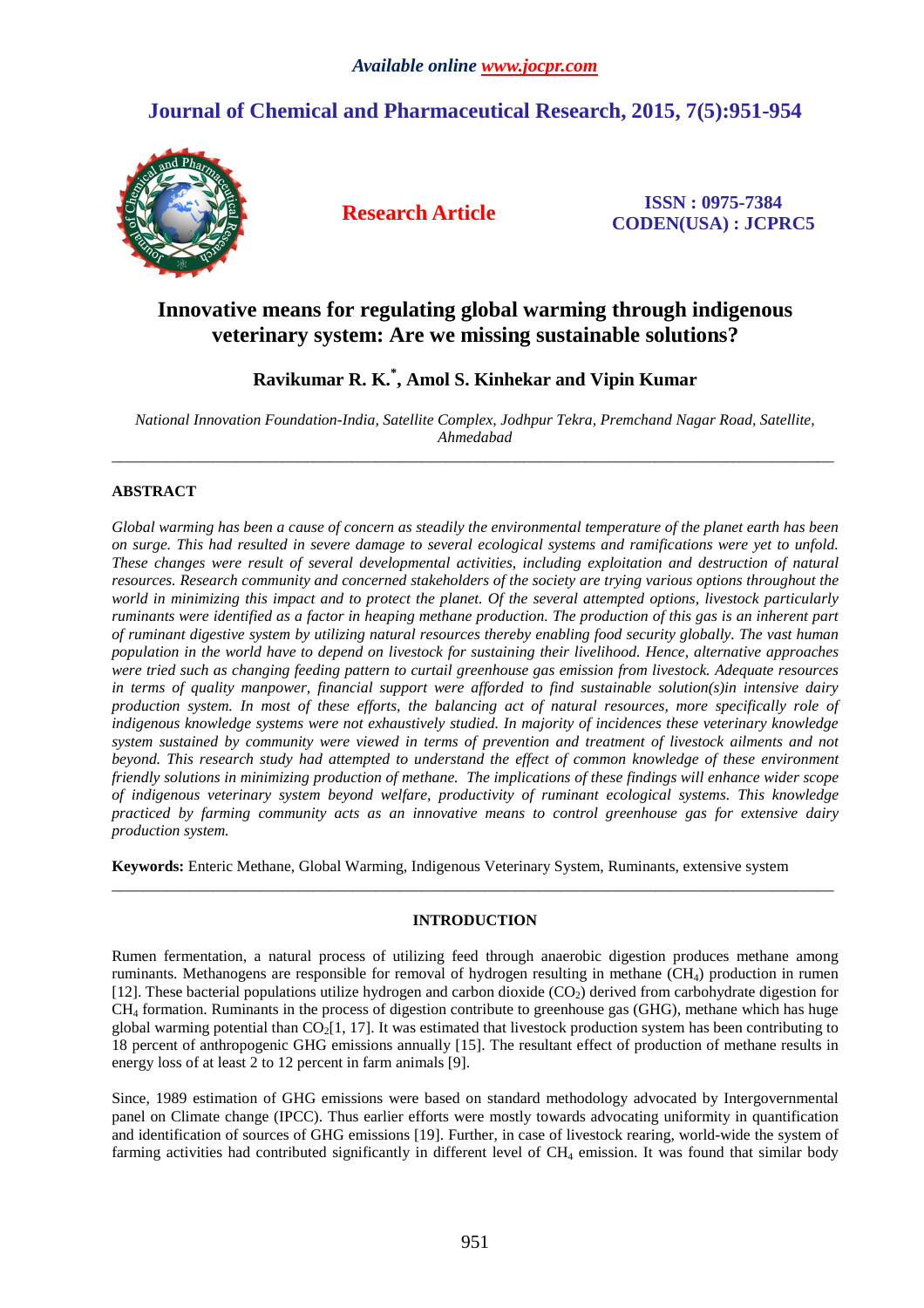mass small ruminants had higher methane production in extensive system than semi intensive, intensive systems of livestock farming[13].

*\_\_\_\_\_\_\_\_\_\_\_\_\_\_\_\_\_\_\_\_\_\_\_\_\_\_\_\_\_\_\_\_\_\_\_\_\_\_\_\_\_\_\_\_\_\_\_\_\_\_\_\_\_\_\_\_\_\_\_\_\_\_\_\_\_\_\_\_\_\_\_\_\_\_\_\_\_\_*

These extensive and semi-intensive farming systems are paramount for poverty alleviation, food security to mankind. In most developing countries, agriculture is characterised by low input and low output system and such economies increasingly rely on livestock intensification [10]. In these smallholder livelihood systems, contribution of livestock has been well recognized [11]. However, due to dairy intensification, the nature of food choices were discussed among European countries in terms of protecting environment. These approaches will have direct economic impact on stakeholders in livestock industry [20]. This had led to several intervention measures to effectively combat methane production more particularly in intensive systems than to extensive system of dairy production. The adaptability of using multiple approaches for sustainable intensification and climate smart agriculture were important for global food and nutritional security [2].

Minimizing impact of GHG by involving livestock owners have to be part of national policies for successful intervention, as most studies remained at institutional boundaries. Mitigation through dietary management has been identified as most promising though vaccine, animal selection strategies were evolving[14]. Inclusion of low price feed supplements with low carbon credit were recommended to improvise economic situation of dairy farms [1, 16]. However, the emission rate of GHG increases by one percent each year from cattle and sheep [6]. In this context, Indigenous knowledge system that were already practiced and sustained by pastoralists needs to be evaluated. Wider horizon of imagination is needed for scaling up these practices towards environmental solutions. The research study was carried out to understand the role of simple common digestive supplements used in indigenous veterinary system in reducing CH<sub>4</sub>emission.

# **EXPERIMENTAL SECTION**

#### **Collection and preparation of rumen contents**

The goat ruminal contents were collected from slaughter house and carried to laboratory in air tight pouch. The ruminal contents were strained through muslin cloth with the help of artificial saliva.

### **Maintenance of anaerobic condition in artificial rumen chambers**

In order to maintain anaerobic condition, carbon dioxide was blown directly to the container containing strained rumen fluid. The water bath of in vitro rumen model was filled with ordinary water and heated to 38<sup>0</sup>Cbefore start of experiment. This temperature was maintained up-to 30minutes to prevent any shock to rumen microflora due to temperature difference.

#### **Adaptation of rumen microflora**

Ruminal chambers were filled with strained ruminal fluid of about one litre and assembly were fitted as per manufacturer's instruction (Rumen In vitro model: RUSI-E-TEK, EAGA tools and instruments, Chennai). Subsequently, ruminal contents were keptin ruminal chambers for 2 hours at  $38^{\circ}$  C and in anaerobic condition in enabling adaptation of rumen microflora.

#### **In-vitro rumen fermentation**

The salivation tube, gas collection bags, overflow tubes were fitted and experiment was started. The saliva was regulated in cyclic manner such that after each 20seconds the saliva was released for duration of 4 seconds. The test medications was enclosed in non-digestive semi permeable membrane pouch in ruminal chamber and assembly was marked as Test chamber. In order to evaluate the efficacy of test preparation, the pH parameter was noted in control chamber (without medication) and test chamber (with medication) for a period of 0, 1, 2, 3 and 4 hours duration. The experimental protocol was carried out as per earlier studies [8].

#### **Quantification of viability of protozoa and total gas production**

The gas produced was quantified after 4 hours of experimentation. The viability of protozoa was quantified based on observing motility and density of protozoa. They were observed under 40X microscope as per standard method. The rating was based on motility of protozoa in rumen liquor, a score of +++ indicates normal digestive function and ++ suggest poor digestion of feed due to abnormal rumen fermentation. The total number of protozoa was counted with help of haemocytometer and results were expressed as total count per ml (n  $\rm x$  10<sup>5</sup>).

#### **Analysis of results**

The results were compared and analysed statistically [4].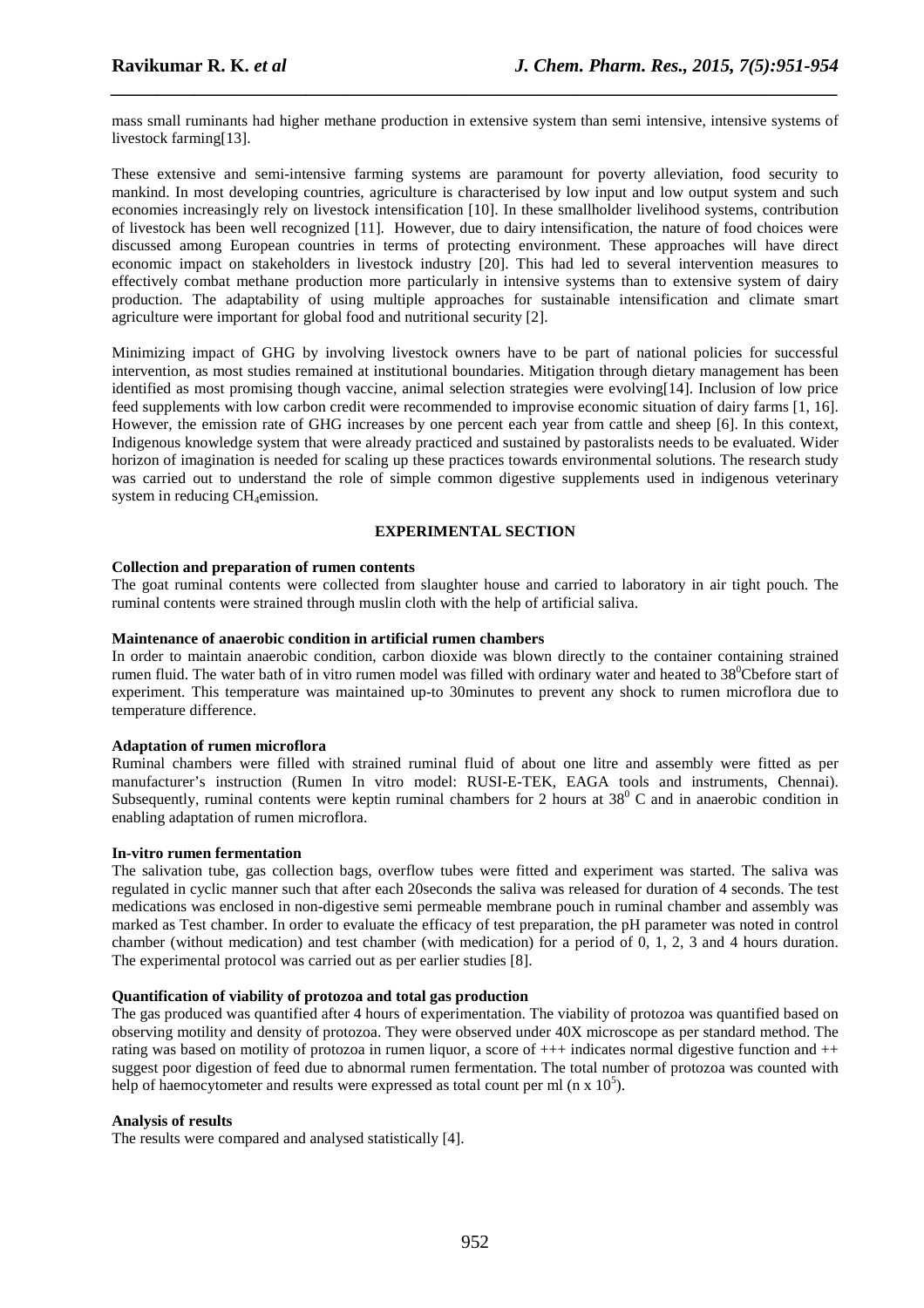# **RESULTS AND DISCUSSION**

*\_\_\_\_\_\_\_\_\_\_\_\_\_\_\_\_\_\_\_\_\_\_\_\_\_\_\_\_\_\_\_\_\_\_\_\_\_\_\_\_\_\_\_\_\_\_\_\_\_\_\_\_\_\_\_\_\_\_\_\_\_\_\_\_\_\_\_\_\_\_\_\_\_\_\_\_\_\_*

#### **Homogenous rumen environment: Invitro Fermentation**

The calculated coefficient of variability of pH for negative control rumen chamber was 3.29 percent and for test medication it was 1.15 percent. This indicated that supplementation with ginger had minimized variability and resulted in more consistent pH during rumen fermentation. It was found that the period of time the pH was below optimal was more critical in digestion than mean pH, optimal pH among ruminants [3]. The suboptimal pH over a period of time might have decreased digestion efficiency of fibre in control chamber. These variability in rumen fermentation affects acetate: propionate ratio, thereby effectively influencing the formation of methane for per unit rumen fermented feed.

### **Minimizing total rumen gas production: utilization of energy**

The total quantity of gas produced was quantified after 4 hours of fermentation and found 1730 ml in control chamber. The ginger supplemented chamber it was found to be 1530ml. The reduced level of gas production can be attributed to effective fermentation process. The decrease in the level of gas production has been reported elsewhere [8]. The reduction in measured gas between negative control chamber and test chamber indicated the utilization of feed ingredients in normal rumen fermentation process. This had contributed to minimum loss of energy in the simulated rumen experimental condition.

# **Protecting ruminal protozoa and sustaining buffering function of rumen flora**

Methane is produced by highly specialized bacteria and depends on several factors including chemical composition of feed [18]. The herbal test medication Ginger (*Zingiber officinale*) was found to maintain mean pH of rumen content at 6.10 whereas in negative control chamber it was 5.78 [8]. The rumen microbes utilize the carbohydrate and tend to decrease the pH steeply due to bacterial fermentation. However, these activities were minimized by the buffering capacity of rumen protozoa so as to prevent sharp decline in pH [7].

#### **Table 1. Impact of indigenous veterinary medication on viability of Rumen protozoa**

| <b>SN</b> | <b>Medications</b>                    | <b>Before</b> (0 hours)<br><b>Start of experimentation</b> |         | After (4 hours)<br><b>Invitro Rumen fermentation</b> |                |
|-----------|---------------------------------------|------------------------------------------------------------|---------|------------------------------------------------------|----------------|
|           |                                       | <b>Motility</b>                                            | Density | <b>Motility</b>                                      | <b>Density</b> |
|           | Control chamber (Negative)            | 3+                                                         | 5+      |                                                      |                |
|           | Test Chamber (Ginger supplementation) | $3+$                                                       | $+$     |                                                      |                |

| <b>SN</b> | <b>Medications</b>                    | (0 hours)<br><b>Before</b><br><b>Start of experimentation</b><br>(n X $10^5$ ) | After (4 hours)<br><i>Invitro</i> Rumen fermentation<br>(n $X$ 10 <sup>5</sup> ) | Percent change<br>$\frac{9}{6}$ |
|-----------|---------------------------------------|--------------------------------------------------------------------------------|----------------------------------------------------------------------------------|---------------------------------|
|           | Control chamber (Negative)            | 12.5                                                                           |                                                                                  | 20.00                           |
|           | Test Chamber (Ginger supplementation) |                                                                                | 10.25                                                                            | 10.86                           |

**Table 2. Impact of indigenous veterinary medication on total protozoan count** 

The protozoan motility and total protozoan count were evaluated after 4 hours of fermentation (Table 1, 2). It was found that test chamber supplemented with ginger had normal digestive function. The percent change in the protozoan count was more in control chamber (20.00%) than test chamber (10.86%). The supplementation of herbal medication had protective effect on rumen protozoa and sustained protozoan viability, density than control chamber during the experimentation period. It was referred that protozoans of the genera such as Entodinium, Polyplastron, Epidinium and Ophryoscolex had shared relationship with methanogens. The methanogenic bacteria from orders Methanobacteriales and Methanomicrobiales are more associated with them[5]. The rumen fermentation is a complex process; hence the symbiotic relationship of methanogens associated with protozoa needs to be interpreted cautiously.

# **CONCLUSION**

Nutritional strategies are paramount for minimizing and for reduced production of methane emission in livestock. Feeding of concentrate tend to ease the situation, however it may not be possible under extensive and semi-intensive system to feed concentrates to livestock due to cost factor. Henceforth, research needs to be oriented towards indigenous veterinary system to bring-out appropriate policy and implementation strategies. The supplementation of ginger (*Zingiber officinale*) had confirmed an effective role in minimizing methane formation for unit rumen fermented feed. It was also found that this indigenous knowledge system had influenced variability of pH in rumen fermentation and attributed towards minimum loss in energy. The positive effect on rumen protozoa had sustained the buffering activity and maintained desirable digestive conditions. These common indigenous knowledge may be advocated to ruminant systems for minimizing production of greenhouse gas.